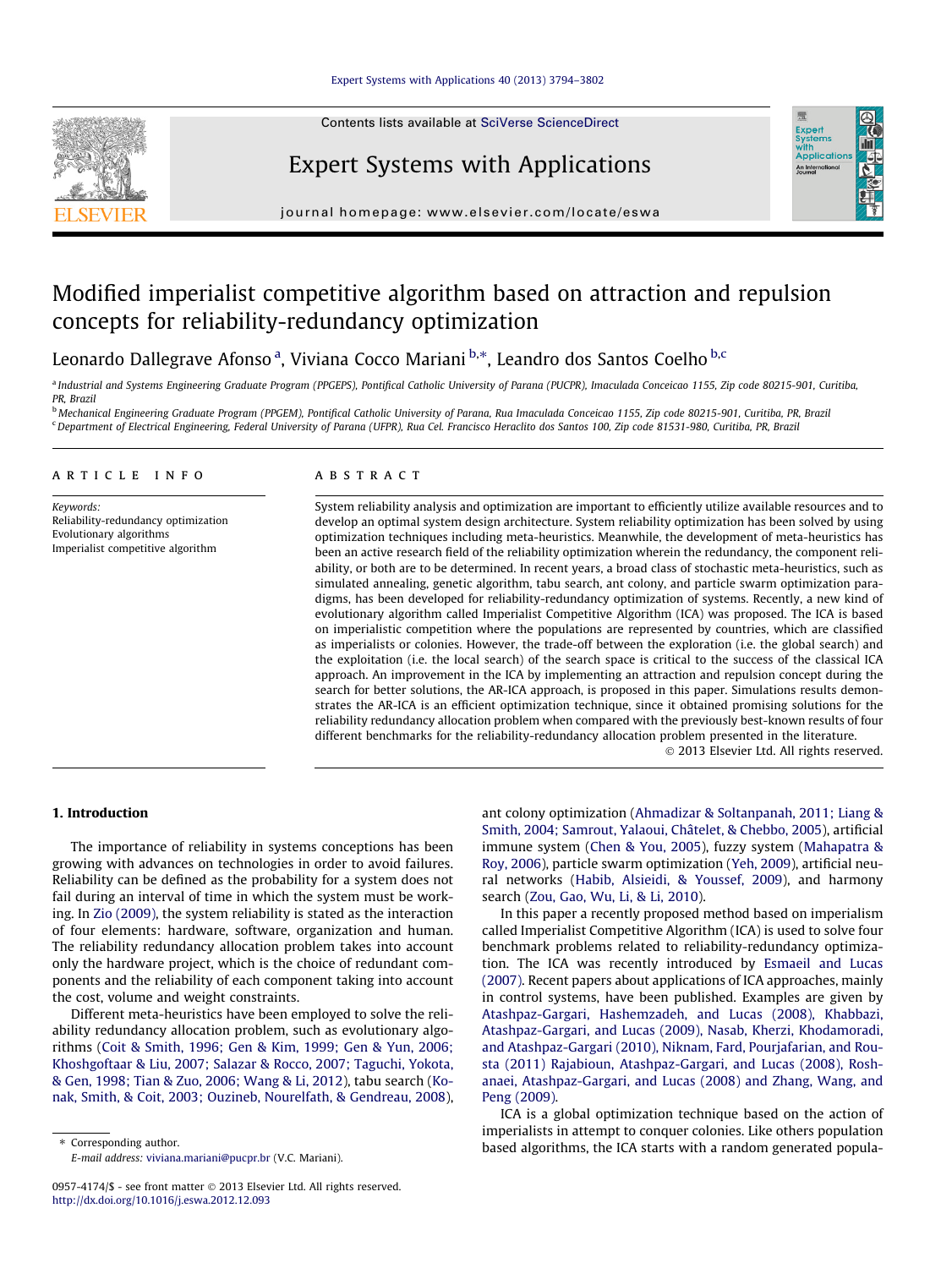tion called countries. Those countries are divided between imperialists and colonies. The imperialists are the best candidate solution and the colonies are the rest of them. The main action that leads the search for better solutions in the ICA is the colonies movement towards the imperialists. This mechanism makes the population to converge to certain spots in the search space where the best solution founded so far are located.

Many stochastic optimization methods suffer from the premature convergence problem. This problem is caused when the algorithm gets trapped in a local optimum region due to poor exploration of the search space. In A Diversity Guided Swarm Optimizer proposed and evaluated in [Ursem \(2002\), Riget and Vest](#page--1-0)[erstrøm \(2002\), and Ursem \(2003\)](#page--1-0), a concept of attraction and repulsion is employed in the particle swarm optimization (PSO) in an attempt to overcome the premature convergence problem. The repulsion phase is activated when the population (swarm) has a low diversity and the individuals (particles) are repelled in order to better explore the search space. When the population reaches a high diversity it switches back to the attraction phase and the individuals return to converge.

Based on these actions, the Attraction and Repulsion ICA (AR-ICA) is proposed and evaluated in this paper. Although instead of using a function to calculate the population's diversity as proposed in the ARPSO, the AR-ICA uses the distance between the colony from its imperialist to alternate between the attraction and repulsion phase.

The remainder of this paper is organized as follows. In Section 2 the reliability-redundancy optimization problem is introduced. The characteristics of ICA and AR-ICA approaches are detailed in Section [3.](#page--1-0) The problem formulation for reliability-redundancy optimization and its assumptions are given in Section [4](#page--1-0). Moreover, Section [4](#page--1-0) also presents the simulation results for those optimization problems. Finally, the conclusion and further research are discussed in Section [5](#page--1-0).

#### 2. Reliability-redundancy optimization problem

A reliability-redundancy optimization problem can be formulated by choosing the system reliability as the objective function. In this work, the reliability-redundancy allocation problem subject to constraints can be formulated as

$$
\text{Maximize } R_{\rm s} = f(\mathbf{r}, \mathbf{n}), \tag{1}
$$

subject to 
$$
g(\mathbf{r}, \mathbf{n}) \le l
$$
  
\n $0 \le r_i \le 1, \quad r_i \in \mathfrak{R}, \quad n_i \in \mathbb{Z}^+, \quad 1 \le i \le m.$  (2)

where  $R_s$  is the reliability of system, g is the set of constraint functions, which usually are associated with system weight, volume and cost,  $\mathbf{r} = (r_1, r_2, r_3, \dots, r_m)$  is the vector of the component reliabilities for the system,  $\mathbf{n} = (n_1, n_2, n_3, \dots, n_m)$  is the vector of the redundancy allocation for the system;  $r_i$  and  $n_i$  are the reliability and the number of components in the ith subsystem respectively;  $f(\cdot)$ is the objective function for the overall system reliability; l is the resource limitation; m is the number of subsystems in the system. Our goal is to determine the number of components and the component's reliability in each system so as to maximize the overall system reliability. The problem belongs to the category of constrained nonlinear mixed-integer optimization problems.

The four reliability-redundancy problems evaluated in this paper are formulated, which are outlined in the next subsections.

## 2.1. Problem 1 (P1): Series system

The first problem example evaluated was presented in [Chen](#page--1-0) [\(2006\) and Hsieh, Chen, and Bricker \(1998\)](#page--1-0). Fig. 1 shows the series



Fig. 1. Representation for the series system.

system analyzed in this paper. The optimization problem of a series system can be stated as ([Chen, 2006](#page--1-0))

$$
\text{Maximize } f(\mathbf{r}, \mathbf{n}) = \prod_{i=1}^{m} R_i(n_i) \tag{3}
$$

subject to

$$
g_1(\mathbf{r}, \mathbf{n}) = \sum_{i=1}^{m} w_i \cdot v_i^2 \cdot n_i^2 \leqslant V \tag{4}
$$

$$
g_2(\mathbf{r}, \mathbf{n}) = \sum_{i=1}^{m} \alpha_i \cdot \left( -\frac{1000}{\ln r_i} \right)^{\beta_i} \cdot \left[ n_i + e^{0.25n_i} \right] \leq C \tag{5}
$$

$$
g_3(\mathbf{r}, \mathbf{n}) = \sum_{i=1}^m w_i \cdot n_i \cdot e^{0.25n_i} \leqslant W \tag{6}
$$

Eqs. (4)–(6) are constraints regarding reliability, system, cost and weight, respectively. The constraint given by (4) is a combination of weight, redundancy allocation and volume; (5) is a cost constraint; and (6) is a weight constraint. In this context, V is the upper limit of the sum of the subsystem's products of volume, C is the upper limit of the cost of the system, and W is the upper limit on the weight of the system,  $w_i$  is a factor with constant value for the ith system component;  $n_i \in \mathbb{Z}^+$ , where  $\mathbb{Z}^+$  is the discrete space of positive integers, and  $0 \leq r_i \leq 1$ ,  $r_i \in \Re$ ,  $1 \leq i \leq m$ . The parameters  $\beta_i$  and  $\alpha_i$  are physical features of ith system component. The input parameters of the series system described in [Chen \(2006\) and](#page--1-0) [Hsieh et al. \(1998\)](#page--1-0) are shown in Table 1.

## 2.2. Problem 2 (P2): Series–parallel system

The second example problem was evaluated in [Chen \(2006\) and](#page--1-0) [Hsieh et al. \(1998\)](#page--1-0). [Fig. 2](#page--1-0) shows the series–parallel system analyzed in this paper. The optimization problem of series–parallel systems can be stated as [\(Chen, 2006\)](#page--1-0)

$$
\text{Maximize } f(\mathbf{r}, \mathbf{n}) = 1 - (1 - R_1 R_2)(1 - (1 - R_3)(1 - R_4)R_5) \tag{7}
$$

subject to  $g_1(\mathbf{r},\mathbf{n}), g_2(\mathbf{r},\mathbf{n})$ , and  $g_3(\mathbf{r},\mathbf{n})$  (see (4)–(6) of the first example),

where  $n_i \in \mathbb{Z}$ , where Z is the discrete space of integers, and  $0 \leq r_i \leq 1$ ,  $r_i \in \Re$ , where  $\Re$  is set of real numbers,  $0 \leq i \leq m$ . The input parameters of the series–parallel system are given in [Table 2.](#page--1-0)

## 2.3. Problem 3 (P3): Complex (bridge) system

The third problem example, used to demonstrate the efficiency of ICA and AR-ICA approaches, were proposed in [Chen \(2006\), Hik](#page--1-0)[ita, Nakagawa, and Harihisa \(1992\), Hsieh et al. \(1998\) and Konak](#page--1-0) [et al. \(2003\).](#page--1-0) [Fig. 3](#page--1-0) represents the complex (bridge) system analyzed in this paper. The complex (bridge) system optimization problem can be stated as follows:

Table 1 Data used in series system.

| Stage        | $10^5 \cdot \alpha_i$ | $\beta_i$ | $W_i \cdot v_i^2$ | $W_i$ |     |     | W   |
|--------------|-----------------------|-----------|-------------------|-------|-----|-----|-----|
|              | 2.330                 | 1.5       |                   |       | 110 | 175 | 200 |
| 2            | 1.450                 | 1.5       | 2                 | 8     |     |     |     |
| $\mathbf{r}$ | 0.541                 | 1.5       |                   | 8     |     |     |     |
| 4            | 8.050                 | 1.5       | $\overline{4}$    | 6     |     |     |     |
|              | 1.950                 | 1.5       |                   | 9     |     |     |     |